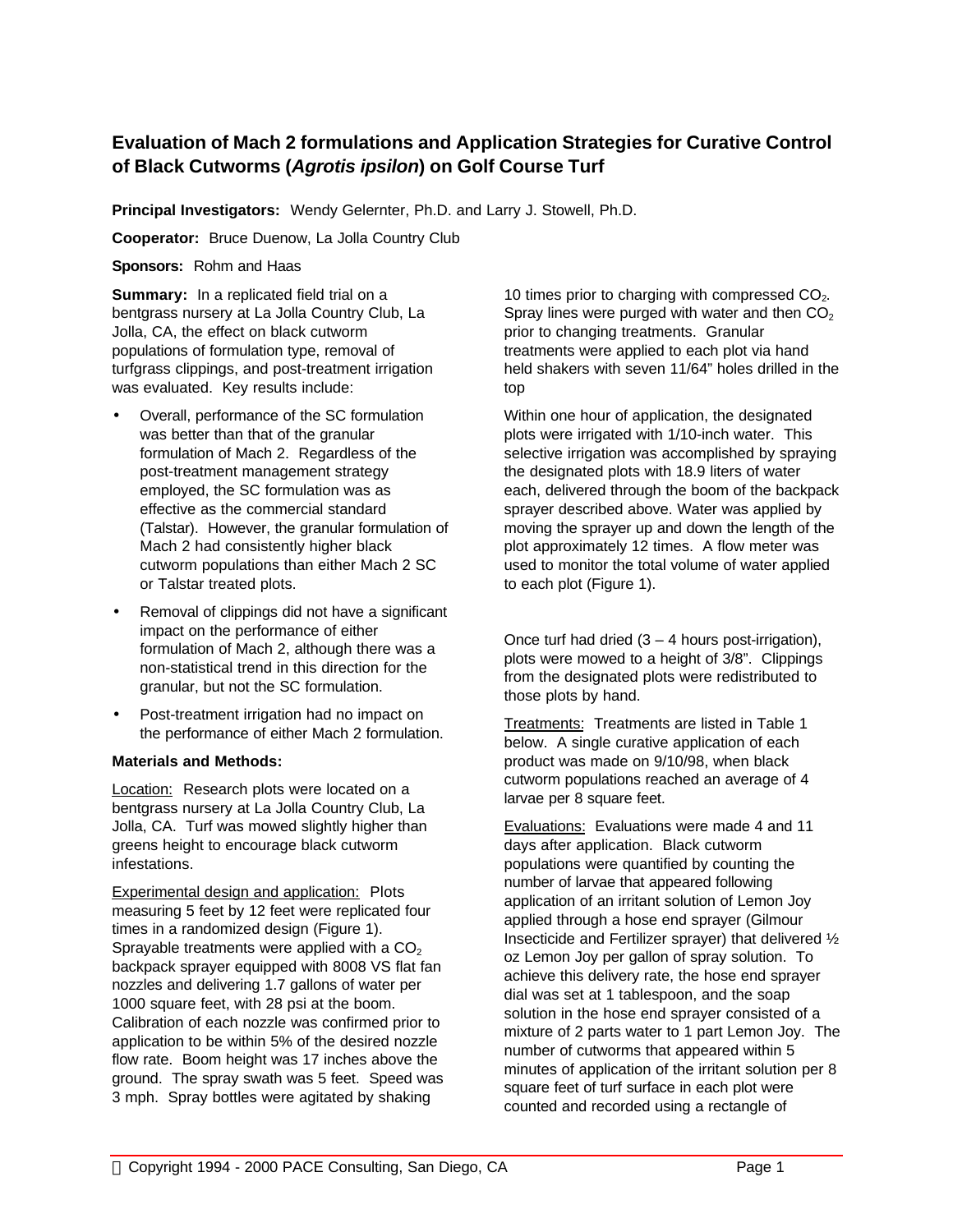aluminum screen frame measuring 2 feet by 4 feet to mark the counting area. To encourage optimal larval counts, turf was pre-irrigated with approximately 1/10" water prior to application of the irritant solution. The counting rectangle was placed in a different position on each evaluation date to avoid the possibility of erroneously lower counts due to any mortality that cutworms might suffer following exposure to the soap irritant solution. Data was subjected to an analysis of variance, and treatment means separated using Fisher's LSD, where P<0.10. In addition, a stepwise multiple linear regression analysis was conducted with factors (formulation type, clipping removal, use of post-treatment irrigation) added into the regression model if the probability that the partial correlation was due to chance was less than  $0.05$ . A significant ( $P < 0.05$ ) negative correlation identified those factors, or combination of factors that caused significant reductions in black cutworm populations.

## **Results and Discussion:**

Phytotoxicity: None of the products tested caused any damage to turf.

**Effect of Post-Treatment Irrigation: The** application, or lack of application of 1/10" irrigation had no significant effect on the performance of Mach 2 SC or G formulations (Tables 1 and 2). This is welcome news, since the requirement for post-treatment application can be difficult for superintendents to fulfill.

Effect of Clipping Removal: Following mowing, clippings for each plot were examined to determine to what extent the Mach 2 granular

formulation was being removed. Visual examination (see Figure 2 below) revealed that a significant number of granules were indeed removed if clippings were not returned to the plots. However, the effect of this removal on product performance was not significant (Tables 1 and 2), though there was a non-statistical trend that indicates that removal of clippings may negatively impact the performance of the granular (but not the SC) formulation (Table 1).

Effect of Formulation: The formulation type tested had a significant effect on product performance, with the SC formulation consistently resulting in better black cutworm control than the G formulation of Mach 2. The SC tended to perform better than the G formulation, regardless of the irrigation or clipping removal strategy used. This indicates that the G formulation may have some inherent flaw , which prevents it from contacting black cutworm larvae. For example, if the granule releases too slowly, there may be insufficient active ingredient present on the foliage and thatch at any given time to result in black cutworm mortality. And since contact activity, rather than systemic activity is most important for curative control of cutworms, this could be a problem. This explanation might also clarify why the G formulation has been used more successfully against larvae of the black turfgrass ataenius (see PACE 1998 report), a soil dwelling pest. In the case of ataenius, slow release may be a benefit, since populations are present throughout the summer, and since systemic activity within the root system is more important than contact activity.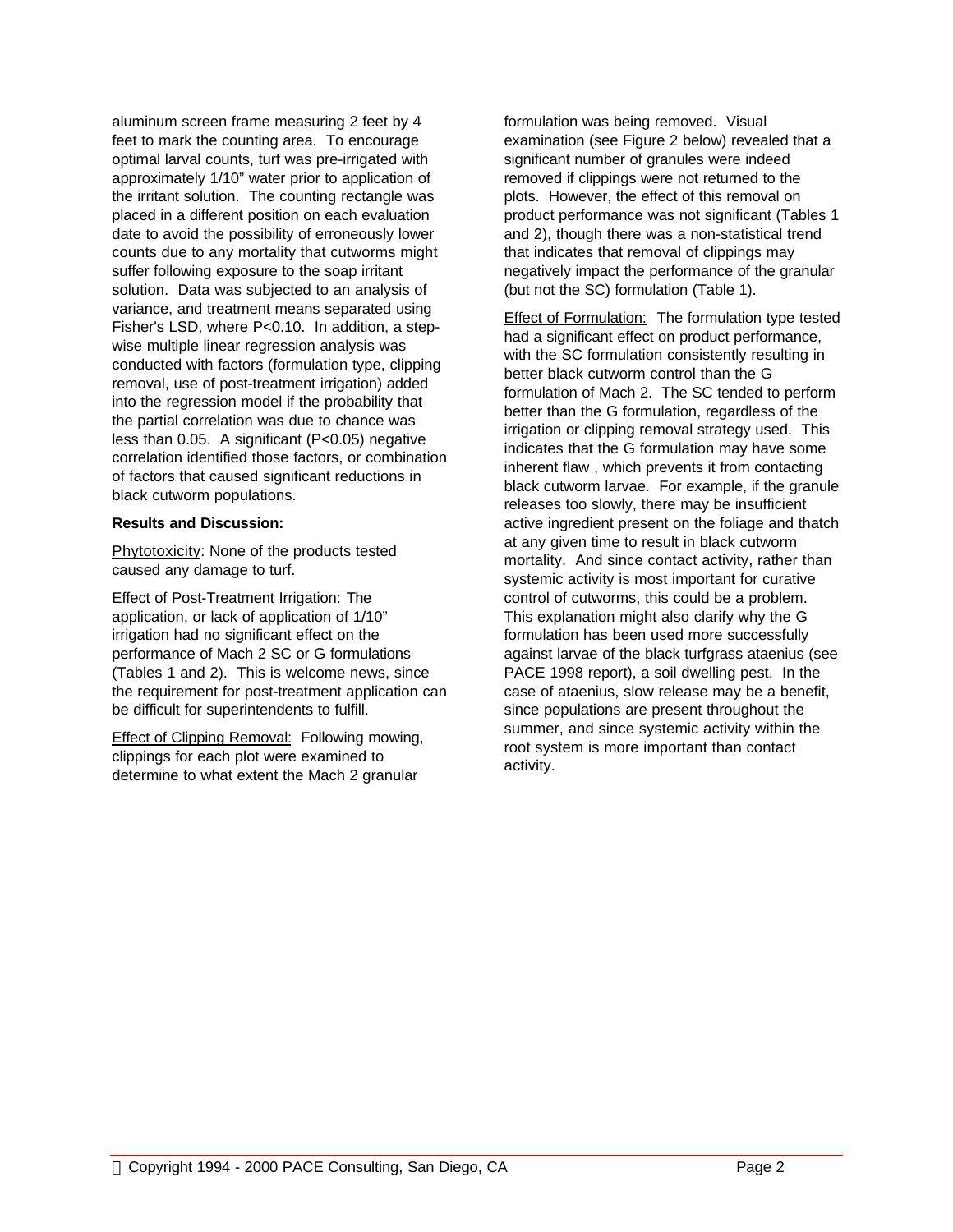Figure 1. Set-up of backpack sprayer and flow meter used to selectively deliver irrigation to plots treated with Mach 2.



Figure 2. Mower basket following mowing of plots treated with Mach 2 G. The presence of granules among the clippings indicates that a significant quantity of product is removed if clippings are not returned to the area.

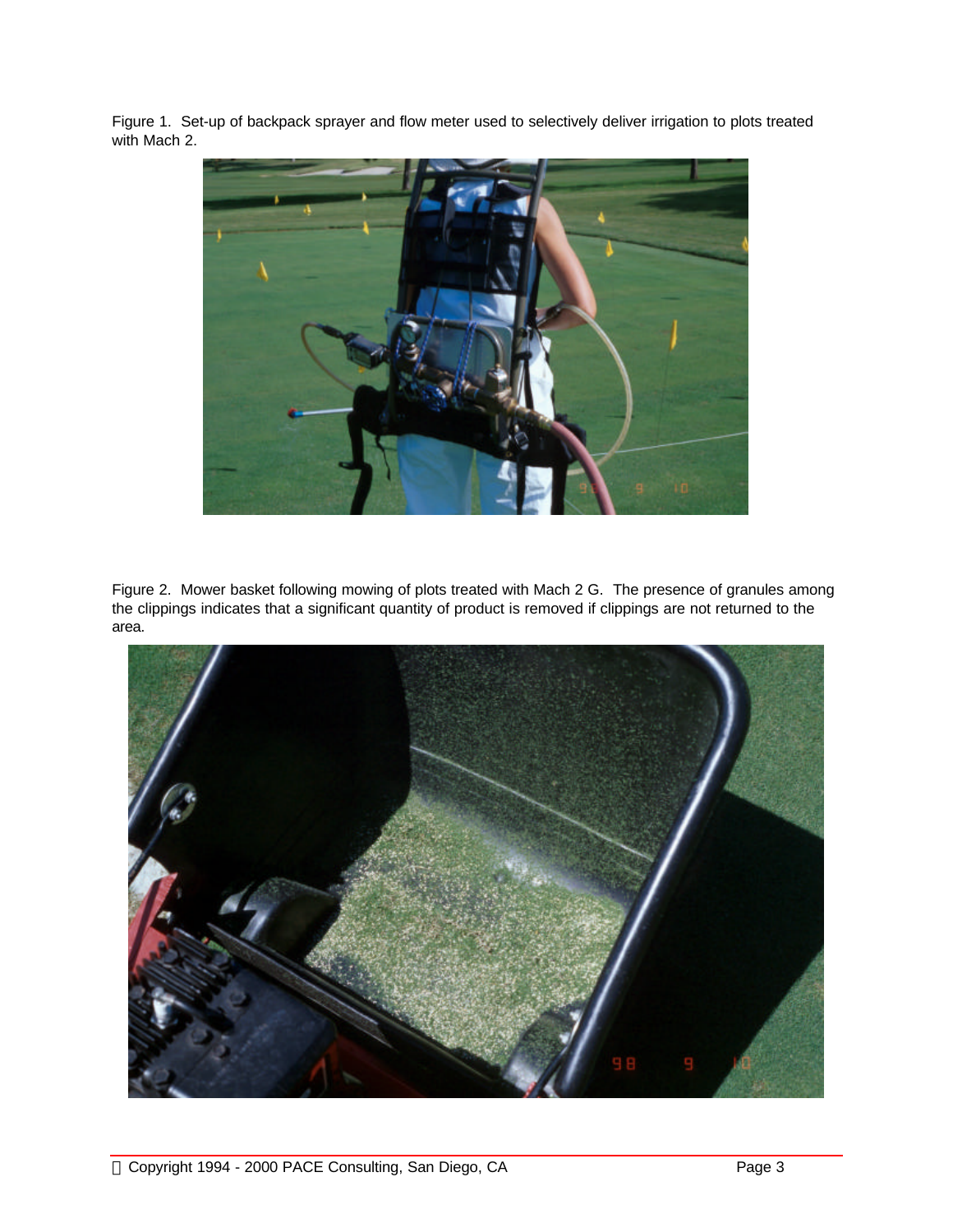Table 1. Black cutworm counts, 4 and 11 days after treatment. La Jolla Country Club, La Jolla CA. Treatments were made to a bentgrass green with populations of black cutworm on 9/10/98. Counts were made using an irritant soap solution to disclose black cutworm larvae. Counts reflect the mean number of cutworms (4 replicates) found in a 2 X 4-foot area. Values within the same column that are followed by the same letter are not significantly different (P<0.10).

|     |                  |        |                  |                   | # BCW larvae/8 square feet |    |         |     |  |  |  |  |
|-----|------------------|--------|------------------|-------------------|----------------------------|----|---------|-----|--|--|--|--|
|     | <b>Treatment</b> | Watere | <b>Clippings</b> | Rate/             | 9/14/98                    |    | 9/21/98 |     |  |  |  |  |
|     |                  | d in?  | Removed?         | 1000 sq ft        |                            |    |         |     |  |  |  |  |
| 1.  | Mach 2 SC        | yes    | yes              | 1.6 oz            | 0.25                       | a  | 1.5     | ab  |  |  |  |  |
| 2.  | Mach 2 SC        | no     | yes              | 1.6 oz            | 0.0                        | a  | 1.0     | ab  |  |  |  |  |
| 3.  | Mach 2 SC        | yes    | no               | 1.6 oz            | 0.25                       | a  | 0.25    | a   |  |  |  |  |
| 4.  | Mach 2 SC        | no     | no               | 1.6 oz            | 0.0                        | a  | 1.0     | ab  |  |  |  |  |
| 5.  | Mach 2 G         | yes    | yes              | 24.5 oz           | 0.25                       | a  | 5.5     | cd  |  |  |  |  |
| 6.  | Mach 2 G         | no     | yes              | 24.5 oz           | 0.75                       | ab | 4.0     | bc  |  |  |  |  |
| 7.  | Mach 2 G         | yes    | no               | 24.5 oz           | 0.5                        | ab | 3.0     | abc |  |  |  |  |
| 8.  | Mach 2 G         | no     | no               | 24.5 oz           | 0.75                       | ab | 3.0     | abc |  |  |  |  |
| 9.  | <b>Talstar G</b> | no     | yes              | 2.3 <sub>lb</sub> | 0.0                        | a  | 0.25    | a   |  |  |  |  |
| 10. | <b>Talstar G</b> | no     | no               | 2.3 <sub>lb</sub> | 0.0                        | a  | 0.25    | a   |  |  |  |  |
| 11. | Check            |        |                  |                   | 1.25                       | b  | 7.5     | d   |  |  |  |  |

Table 2. Significance of Mach 2 formulation type, clipping removal and post-treatment irrigation on black cutworm populations, using factor analysis. Step-wise multiple linear regression analysis was conducted, with factors (formulation type, clipping removal, post-treatment irrigation) added into the regression model if the probability was less than 0.05 that the partial correlation was due to chance. Values in the table below represent the correlation coefficient and the probability due to chance for each factor on the 9/21/98 rating date. A probability of 0.05 or less indicates that the interaction was statistically significant. A significant negative correlation coefficient (highlighted in green) indicates a beneficial interaction (i.e., a reduction in black cutworm numbers) between the factor in question and black cutworm populations.

| Factor                      | <b>Correlation Coefficient</b> | Probability |
|-----------------------------|--------------------------------|-------------|
| <b>SC</b> formulation       | $-4.102$                       | 0.00        |
| <b>Granular formulation</b> | $-0.148$                       | 0.030       |
| Clipping removal            | $-0.205$                       | 0.246       |
| Post-treatment irrigation   | 0.054                          | 0.762       |